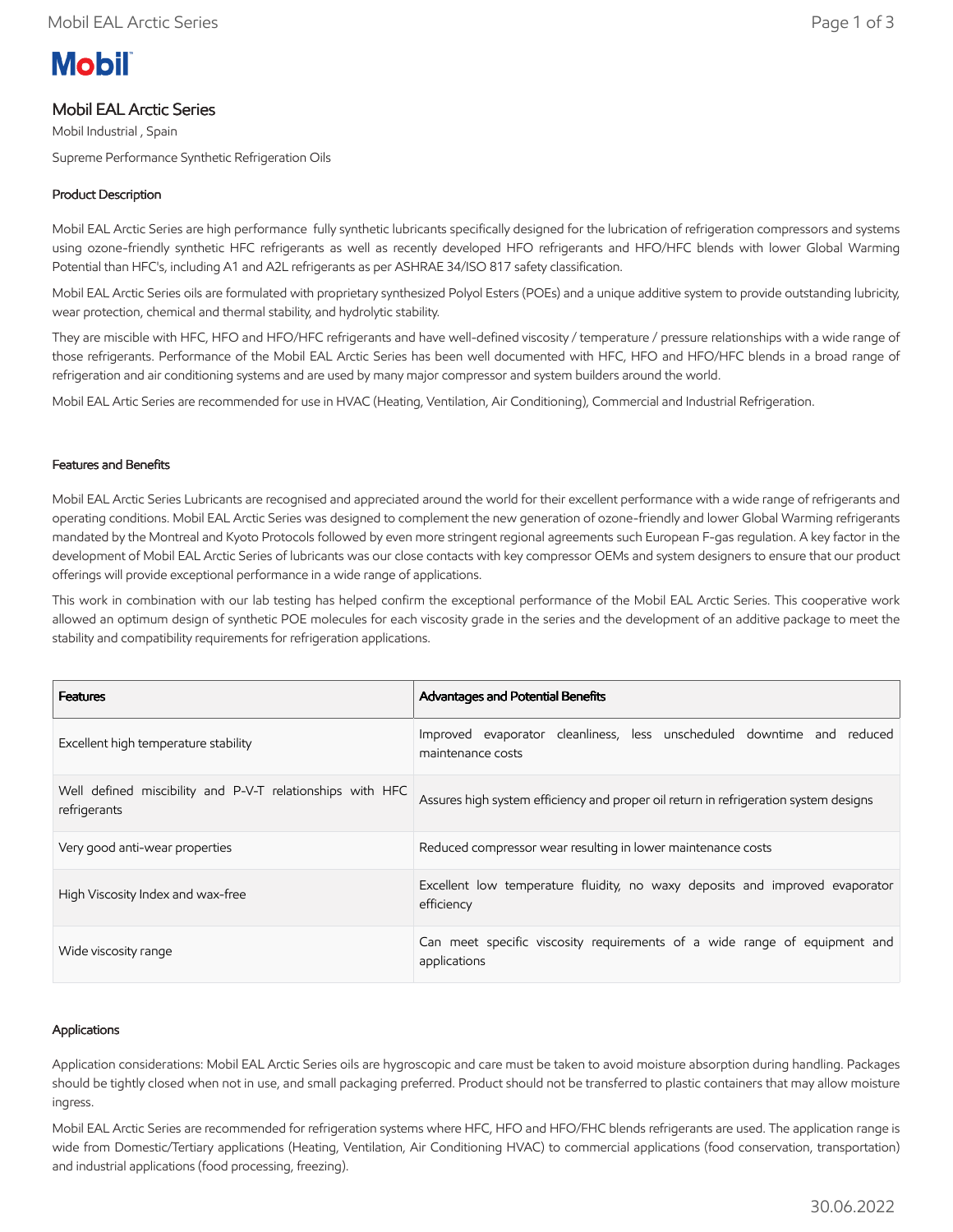### Properties and Specifications

| Property                                      | 22            | 32            | 46            | 68            | 100            | 170   | 220            | <b>22 CC</b>  |
|-----------------------------------------------|---------------|---------------|---------------|---------------|----------------|-------|----------------|---------------|
| Grade                                         | <b>ISO 22</b> | <b>ISO 32</b> | <b>ISO 46</b> | <b>ISO 68</b> | <b>ISO 100</b> |       | <b>ISO 220</b> | <b>ISO 22</b> |
| Density @ 15 C, kg/l, ASTM D4052              |               |               |               |               |                |       |                | 0.989         |
| Flash Point, Cleveland Open Cup, °C, ASTM D92 | 252           | 250           | 258           | 256           | 271            | 279   | 285            | 259           |
| Kinematic Viscosity @ 100 C, mm2/s, ASTM D445 | 4.7           | 5.6           | 6.9           | 8.3           | 10.6           | 15.3  | 18.1           | 4.9           |
| Kinematic Viscosity @ 40 C, mm2/s, ASTM D445  | 23.5          | 31.6          | 46.2          | 65            | 96             | 168   | 221            | 23.6          |
| Pour Point, °C, ASTM D5950                    | $-59$         | $-55$         | $-46$         |               | $-34$          | $-29$ | $-28$          | $-58$         |
| Pour Point, °C, ASTM D97                      |               |               |               | $-40$         |                |       |                |               |
| Specific Gravity, 15.6 C/15.6 C, ASTM D4052   | 0.993         | 0.985         | 0.976         | 0.967         | 0.967          | 0.969 | 0.966          | 0.991         |
| Total Acid Number, mgKOH/g, ASTM D974(mod)    | 0.02          | 0.02          | 0.02          | 0.02          | 0.02           | 0.05  | 0.03           | 0.03          |
| Viscosity Index, ASTM D2270                   | 114           | 115           | 104           | 96            | 93             | 91    | 88             | 134           |

#### Health and Safety

Health and Safety recommendations for this product can be found on the Material Safety Data Sheet (MSDS) @ [http://www.msds.exxonmobil.com/psims](http://www.msds.exxonmobil.com/psims/psims.aspx) /psims.aspx

All trademarks used herein are trademarks or registered trademarks of Exxon Mobil Corporation or one of its subsidiaries unless indicated otherwise.

02-2022

ExxonMobil Lubricants and Specialties Europe division of ExxonMobil Petroleum & Chemical b.v.b.a. Polderdijkweg B-2030 Antwerpen, Belgium

#### [http://www.exxonmobil.com](http://www.exxonmobil.com/)

Typical Properties are typical of those obtained with normal production tolerance and do not constitute a specification. Variations that do not affect product performance are to be expected during normal manufacture and at different blending locations. The information contained herein is subject to change without notice. All products may not be available locally. For more information, contact your local ExxonMobil contact or visit [www.exxonmobil.com](http://www.exxonmobil.com/)

ExxonMobil is comprised of numerous affiliates and subsidiaries, many with names that include Esso, Mobil, or ExxonMobil. Nothing in this document is intended to override or supersede the corporate separateness of local entities. Responsibility for local action and accountability remains with the local ExxonMobil-affiliate entities.

Energy lives here™